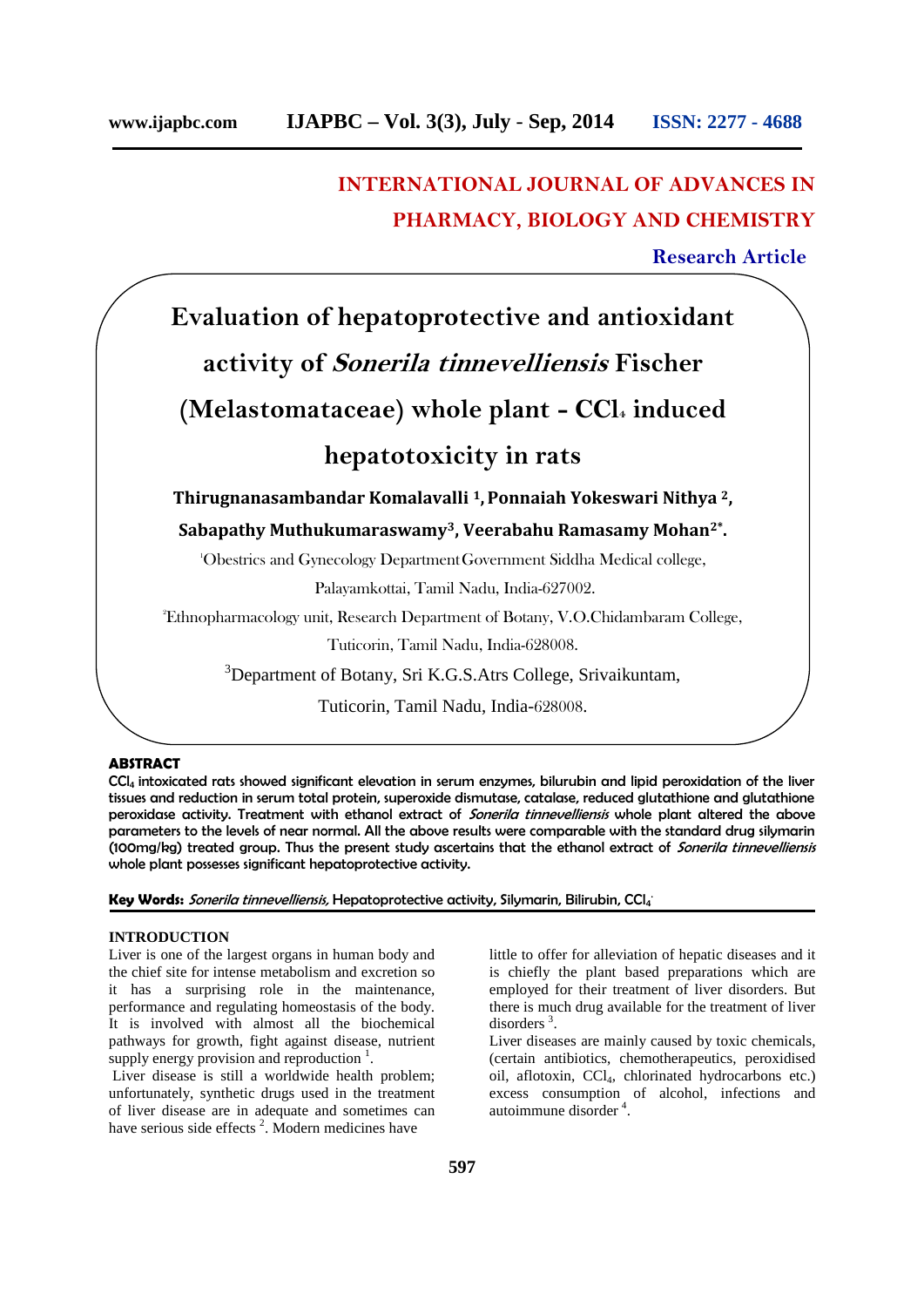*Sonerila tinnevelliensis* Fischer. is used to cure liver diseases and gastrils. Its leaf extract is orally administered to cure body swelling by Kanikaran. Decoction of fresh leaves is consumed on an empty stomach once in a day to get relief from rheumatic complaints<sup>5</sup>. Hence the aim of the present study was to investigate the hepatoprotective activity of ethanol extract of *Sonerila tinnevelliensis* whole plant on CCl<sub>4</sub> induced liver toxicity in rats.

#### **MATERIALS AND METHODS Plant Material**

The well grown and healthy whole plant of *Sonerila tinnevelliensis* Fischer were collected from natural forests of Agasthiarmalai Biosphere Reserve, Western Ghats, Tamil Nadu. With the help of local flora, voucher specimens were identified and preserved in the Ethnopharmacology Unit, Research Department of Botany, V.O.Chidambaram College, Tuticorin, Tamil Nadu for further references.

#### **Preparation of plant extracts for phytochemical Screening and Hepatoprotective Studies**

The whole plant was dried under shade and then powdered with a mechanical grinder to obtain a coarse powder, which was then subjected to extraction in a Soxhlet apparatus using ethanol. The extract was subjected to qualitative test for the identification of various phytochemical constituents as per standard procedures <sup>6-8</sup>. The ethanol extracts were concentrated in a rotary evaporator. The concentrated ethanol extract were used for hepatoprotective studies.

#### **Animals**

Normal healthy male Wistar albino rats (180-240g) were used for the present investigation. Animals were housed under standard environmental conditions at room temperature  $(25\pm2\degree C)$  and light and dark (12:12h). Rats were fed with standard pellet diet (Goldmohur brand, MS Hindustan lever Ltd., Mumbai, India) and water *ad libitum.*

# **Acute Toxicity Studies**

Acute oral toxicity study was performed as per OECD-423 guidelines (acute toxic class method), albino rats  $(n=6)$  of either sex selected by random sampling were used for acute toxicity study <sup>9</sup>. The animals were kept fasting for overnight and provided only with water, after which the extracts were administered orally at 5mg/kg body weight by gastric intubations and observed for 14 days. If mortality was observed in two out of three animals, then the dose administered was assigned as toxic dose. If mortality was observed in one animal, then the same

dose was repeated again to confirm the toxic dose. If mortality was not observed, the procedure was repeated for higher doses such as 50, 100 and 2000 mg/kg body weight.

# **Experimental Design**

In the investigation, a total of  $25$  rats (CCl<sub>4</sub> hepatic toxicity induced rats and 5 normal rats) were taken and divided into five groups of 5 rats each.

**Group I**: Rats received normal saline was served as a normal control.

**Group II**: CCl<sub>4</sub> hepatic toxicity induced control: Rats received  $2.5$ ml/kg body weight of CCl<sub>4</sub> for 14 days.

**Group III**: Liver injured rats received ethanol extract of whole plant of *S. tinnevelliensis* at the dose of 200mg/kg body weight for 14 days.

**Group IV**: Liver injured rats received ethanol extract of whole plant of *S. tinnevelliensis* at the dose of 400mg/kg body weight for 14 days.

**Group V**: Liver injured rats received standard drug silymarin at the dose of 100mg/kg body weight for 14 days.

### **Biochemical Analysis**

The animals were sacrificed at the end of experimental period of 14 days by decapitation. Blood was collected, sera separated by centrifugation at 3000g for 10 minutes. Serum protein <sup>10</sup> and serum albumins was determined quantitatively by colorimetric method using bromocresol green. The total protein minus the albumin gives the globulin. Serum glutamate pyruvate transaminase (SGPT), serum glutamate oxaloacetate transaminase (SGOT), serum alkaline phosphatase (ALP), total, conjugated bilirubin, unconjugated bilirubin were determined as per the standard procedures  $11,12$ . Liver homogenates  $(10\% \text{W/V})$  were prepared in ice cold 10mM tris buffer (pH7.4). Quantitative estimation of MDA formation was done by determining the concentration of thiobarbituric acid reactive substances (TBARS) in 10% liver homogenates by the method of Pal *et al* <sup>13</sup> . Antioxidants such as superoxide dismutase (SOD), catalase (CAT), glutathione peroxidase (GPx) and glutathione reductase (GRD) were also assayed in liver homogenates as per the standard procedures 14,15 .

### **Statistical Analysis**

The data were expressed as the mean  $\pm$  S.E.M. The difference among the means has been analyzed by one-way ANOVA. *p<0.05, p<0.001* and *p<0.01* were considered as statistical significance using SPSS Software.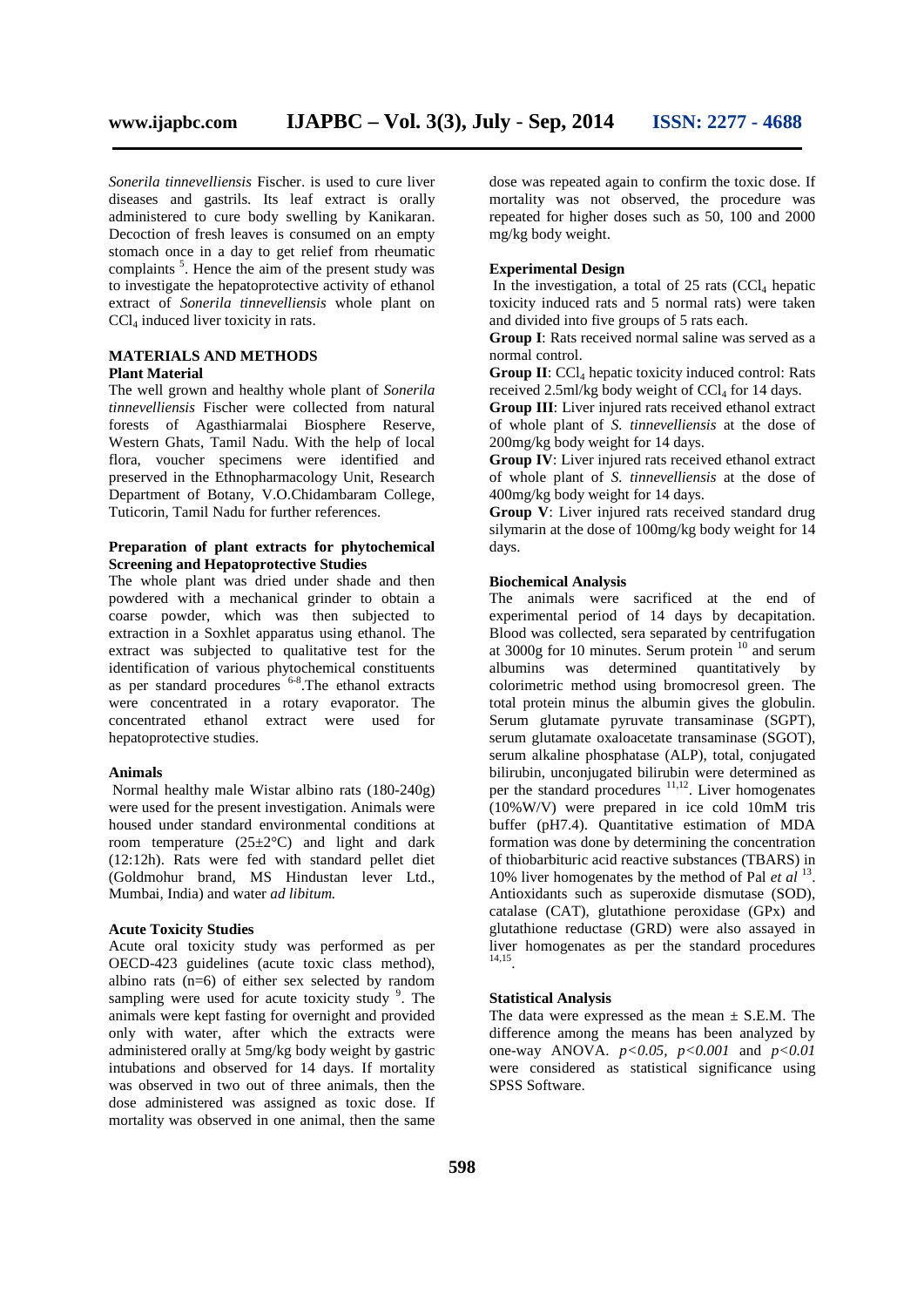#### **RESULTS**

The effects of whole plant of *S. tinnevelliensis* extract on the body weight of the rays are shown in table 1. There was significant  $(p<0.01)$  decrease in body weight in CCl<sub>4</sub> intoxicated rats (Group II) compared with the normal control group (Group I).

The effect of ethanol extract of *S. tinnevelliensis* on serum total protein, albumin, globulin, A/G ratio, serum GOT, GPT and ALP in  $CCl<sub>4</sub>$  intoxicated rats are summarized in table 2.

There was a significant  $(p<0.01)$  increase in serum GOT, GPT and ALP levels in  $CCl_4$  intoxicated group (Group II) compared to the normal control group (Group I).The total protein and albumin levels were significantly  $(p<0.01)$  decreased to 8.04 g/dl and 4.13  $g/dl$  in CCl<sub>4</sub> intoxicated rats from the levels of 8.18 g/dl and 4.68 g/dl respectively in normal group. The ethanol extract of *S. tinnevelliensis* whole plant at the dose of 200 mg/kg and 400 mg/kg orally significantly decreased the elevated serum marker enzymes and reversed the altered total protein and albumin to almost normal level.

The effect of ethanol extract of *S. tinnevelliensis* on total, conjugated and unconjugated bilirubin is shown in table 3. A significant elevation of total, conjugated and unconjugated bilirubin in the serum of CCl<sup>4</sup> intoxicated group (Group II) when compared to normal control (Group I).The extract of *S. tinnevelliensis* at the dose 200 and 400 mg/kg reduced the levels of total, conjugated and unconjugated bilirubin (Group III).

The decrease in the concentration of total bilirubin, conjugated bilirubin, unconjugated bilirubin were found to be greater in standard silymarin (group IV) followed by Group (III) (Table 3).

The effects of ethanol extract of *S. tinnevelliensis* whole plant on lipid peroxidation (LPO), Glutathione peroxidase (GPx), Glutathione reductase (GRD), Superoxidase (SOD) and Catalase activities are shown in table 4. LPO level was significantly (*p*<0.01) increased and GPx, GRD, SOD and CAT were significantly  $(p<0.01)$  decreased in CCl<sub>4</sub> intoxicated rats when compared with those of the animals in normal control group. Rats treated with ethanol extract of *S. tinnevelliensis* at the dose of 200 and 400mg/kg significantly decreased the elevated LPO levels and restored GPV, GRD, SOD and CAT levels towards the normal levels in a dose dependent manner, The results are well comparable with silymarin (standard drug) treated group.

# **DISCUSSION**

The present studies were performed to assess the hepatoprotective activity in rats, against  $CCl<sub>4</sub>$  as heptotoxin, to prove its claim in folklore practice

against liver disorder<sup>16</sup>. CCl<sub>4</sub> is a widely used experimental hepatotoxicant, is biotransformed by the cytochrome  $P_{450}$  system to produce the trichloromethyl free radical, which in turn covalently binds to cell membranes and organelles to elicit lipid peroxidation, disturb  $Ca^{2+}$  haemostasis and finally results in cell death  $17$ . Animals of Group II significantly loss their body weight as compared to normal control group (Group I). Animals of Group III and IV showed significantly increased in body weight as compared to Group II. These findings suggested the extract administrated has significantly neutralized the toxic effects of  $CCl<sub>4</sub>$  and helped in regeneration of hepatocytes <sup>18</sup>.

Estimating the activities of serum marker enzymes like SGOT, SGPT, ALP can make the assessment of liver function when liver cell plasma membrane is damaged, a variety of enzyme normally located in the cytosol are released into the blood stream<sup>19</sup>. In the present study, treatment with *S. tinnevelliensis* whole plant extract attenuated the increase in the activities of SGOT, GPT and ALP produced by  $CCl_4$  indicating the *S. tinnevelliensis* whole plant extract protects liver injury induced by  $CCl<sub>4</sub>$  toward normalization, silymarin, a prototype hepatoprotective agent also showed similar changes.

Bilirubin is the main bile pigment that is formed by the breakdown of heme in the red blood cells. It is transported to the liver where it is secreted by the liver into the bile. Conjugation of bilirubin is a prerequisite for its excretion into the bile  $20$ . Malfunctioning of the liver was evidenced by the significantly increase  $(p<0.01)$  in the level of unconjugated bilirubin in the serum of the group treated with only CCl<sub>4</sub> when compared to normal control group. Increase in the level of unconjugated bilirubin in the blood stream may result from a defect in the function of the liver to conjugate the bilirubin being produced. The significant reduction of unconjugated bilirubin level in the serum when  $CCl<sub>4</sub>$ was simultaneously administrated with the ethanol extract of *S. tinnevelliensis* when compared with the administration of CCL<sub>4</sub> alone indicates that conjugating function of the liver was improved. The reduction of the unconjugated bilirubin levels by the extracts may activate the constitutive androstance receptor (CAR) which is a key regulator in bilirubin clearance in the liver  $2^1$ . The primary function of CAR is the bilirubin clearance pathway is to direct coordinate response to the elevated levels of bilirubin by increasing the hepatic expressoin of each component of the pathway  $22$ .

The simultaneous administration of  $CCl<sub>4</sub>$  with ethanol extract of *S. tinnevelliensis* was significantly reduced  $(p<0.01)$  the level of serum total protein when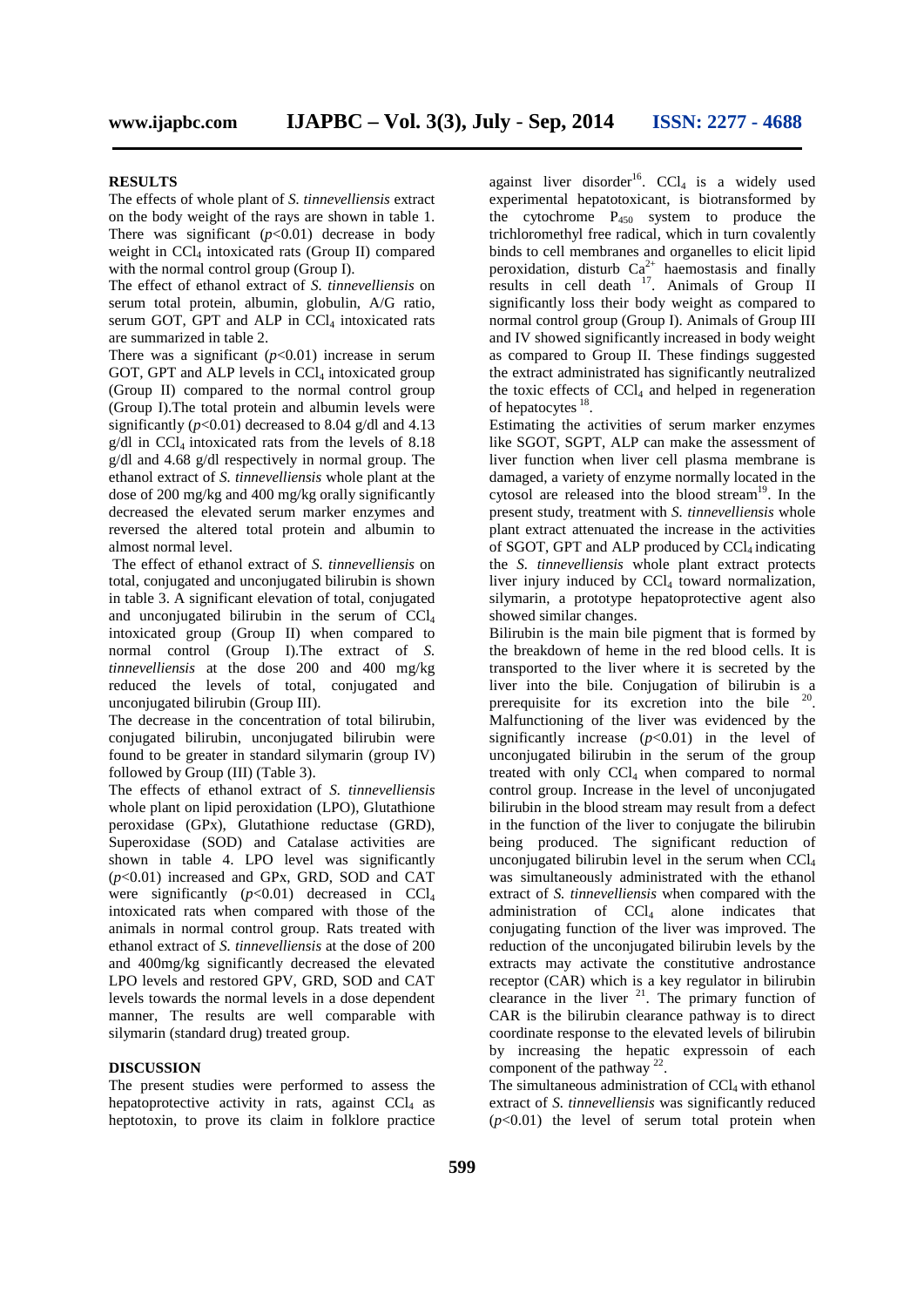compared with that of the  $CCL$  treated group suggests the potential of the extract is clearing bilirubin from the serum when its level elevated. The administration of  $CCl<sub>4</sub>$  alone may adversely interfere with protein metabolism probably by inhibiting the synthesis of proteins. Administration of ethanol extract of *S. tinnevelliensis* whole plant reversed these changes may be due to the increase in protein synthesis. This indicates the hepatoprotective activity of *S. tinnevelliensis* whole plant against damage by CCl4. Lipid peroxidation has been postulated to the destructive process of liver injury due to  $CCl<sub>4</sub>$ administration. In the present study, the elevation in the levels of end products of lipid peroxidation in the liver of rat treated with  $CCl<sub>4</sub>$  was observed. The increase in MDA (Malonialdehyde) levels in liver suggests enhanced lipid peroxidation leading to tissue damage and failure of antioxidant defense mechanism to prevent the formation of excessive free radicals. Treatment with the extract of *S. tinnevelliensis* significantly reversed these changes. SOD, CAT and GPx enzymes are important scavengers of superoxide ion and hydrogen peroxide. These enzymes prevent generation of hydroxyl radical and protect the cellular constituents from oxidative damage  $^{23}$ . In the present study, it was observed that the extract of *S. tinnevelliensis* significantly  $(p<0.01)$  increased the hepatic SOD activity in  $\overline{CCl}_4$  induced liver damage in rats. Extract of *S. tinnevelliensis* can reduce reactive free radicals that might lessen oxidative damage to the tissues and improve the activities of the hepatic antioxidant enzyme.

Catalase (CAT) is an enzymatic antioxidant which decomposes hydrogen peroxide and protects the tissue from highly reactive hydroxyl radicals <sup>24</sup>. Therefore, the reduction in the activity of these enzymes may result in a number of deleterious effects due to the accumulation of superoxide radicals and hydrogen peroxide. Administration of extract of *S. tinnevelliensis* increased the activities of CAT in  $CCl<sub>4</sub>$  induced liver damage in rats to prevent the accumulation of excessive free radicals and protected the liver from  $CCl_4$  intoxication. GRD plays a role in maintaining adequate amount of GSH. Accordingly, the GRD results in decreasing GSH in  $CCl<sub>4</sub>$ intoxicated rats, the activity of GRD is significantly (*p*<0.01) decreased. However, ethanol extract of *S. tinnevelliensis* with 200 and 400mg/kg body weight brought the activity of GRD towards normalization. In conclusion, the results of this study revealed that the ethanol extract of *S. tinnevelliensis* whole plant has a potent hepatoprotective activity against CCl<sub>4</sub> induced hepatic damage in rats. The enhanced level of antioxidant enzymes and reduced amount of lipid peroxides are suggested to be the major mechanisms of whole plant of *S. tinnevelliensis* ethanol extract, it prevents the development of liver damage induced by  $CCl<sub>4</sub>$ 

#### **ACKNOWLEDGEMENT**

The authors are thankful to Dr.R.Sampathraj, Honorary Director, Samsun Clinical Research Laboratory, Thirupur for providing necessary facilities to carry out this work.

**Table 1 Effect of** *Sonerila tinneveliensis* **whole plant extract on the body weight of the rats before and after treatment in the normal, liver damaged and drug treated rats.**

| .Group      | Dose        | Initial Body<br>weight<br>(Gm) | Final Body weight<br>(Gm) | Mean weight<br>Gain(G $\uparrow$ )/ loss(L $\downarrow$ )<br>(Gm) |       |
|-------------|-------------|--------------------------------|---------------------------|-------------------------------------------------------------------|-------|
| I           | 0.9% Saline | $193.24 \pm 6.56$              | $213.54 \pm 9.34$         | $20.30^{\circ}$                                                   | 10.51 |
| $_{\rm II}$ | 0.9% Saline | $209.66 \pm 7.84$              | $184.65 \pm 9.16**$       | 25.01                                                             | 11.93 |
| Ш           | 200(mg/Kg)  | $213.54 \pm 9.64$              | $208.51 \pm 8.54$ ns      | 5.03                                                              | 2.36  |
| IV          | 400(mg/Kg)  | $204.45 \pm 7.93$              | $210.84 \pm 5.89a$        | 6.39 <sup>†</sup>                                                 | 3.13  |
| V           | 100(mg/Kg)  | $207.11 \pm 9.34$              | $214.83 \pm 9.16$ aa      | $7.72$ <sup><math>\uparrow</math></sup>                           | 3.73  |

Values are mean ± SEM of 6 animals in each group. Statistical analysis ANOVA followed by Dunnett t-test. *p*<0.05; \*\**p*<0.01; as compared with normal Control to liver damaged control: a P<0.05; aa P<0.01 as compared with liver damaged control to drug treated animal; ns: not significant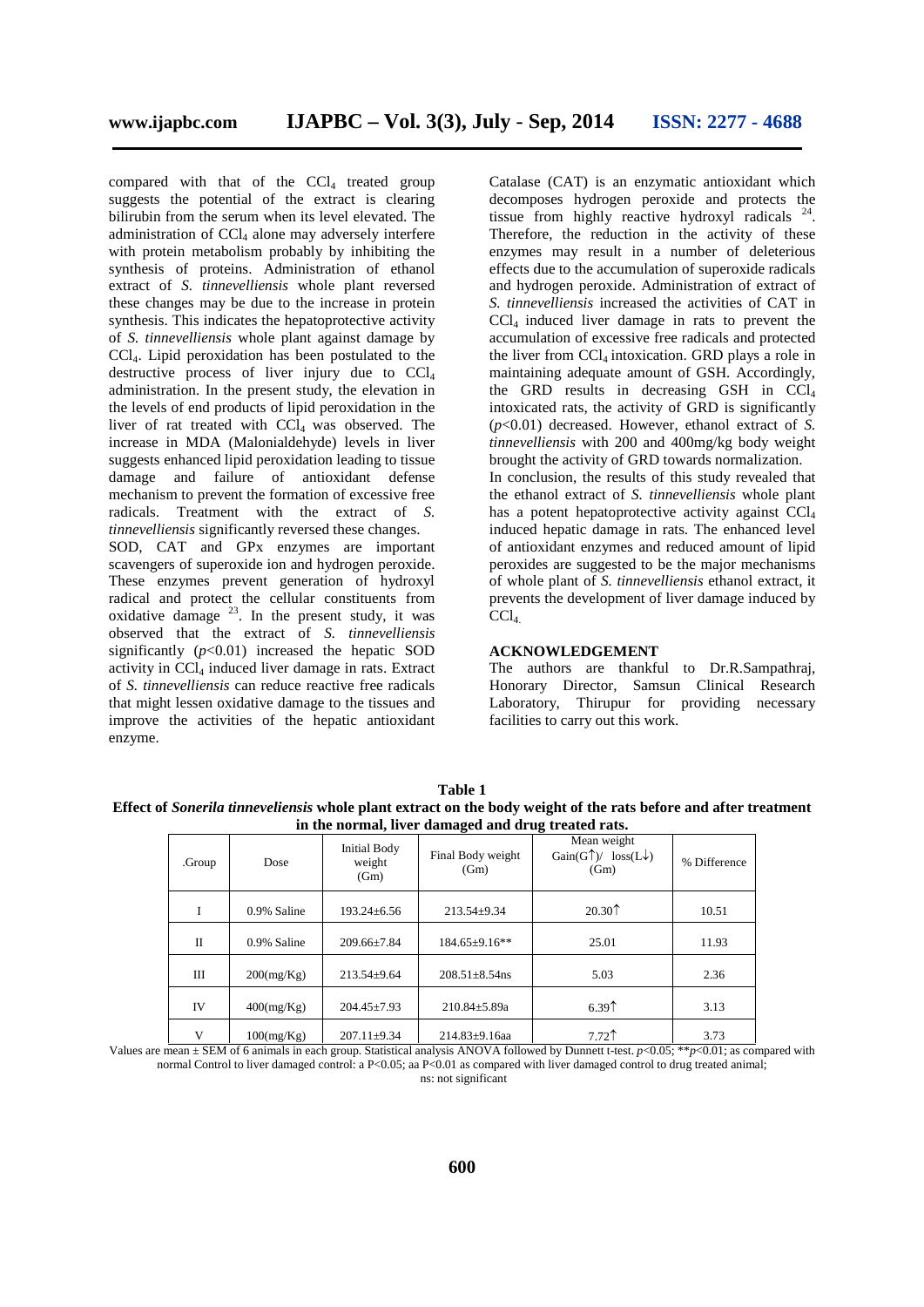**Table 2**

| Effect of Sonerila tinneveliensis whole plant extract on the serum protein, albumin, globulin concentration and |  |
|-----------------------------------------------------------------------------------------------------------------|--|
| serum GOT, GPT and ALP enzyme activity in the normal, liver damaged and drug treated rats.                      |  |

| Groups | Parameters         |                   |                    |              |                        |                       |                       |  |
|--------|--------------------|-------------------|--------------------|--------------|------------------------|-----------------------|-----------------------|--|
|        | T.Protein $(g/dl)$ | Albumin<br>(g/dl) | Globulin<br>(g/dl) | A/G<br>Ratio | SGOT<br>(U/L)          | <b>SGPT</b><br>(U/L)  | ALP<br>(U/L)          |  |
| Ι      | $8.18 \pm 1.21$    | $4.68 \pm 1.05$   | $3.50\pm0.14$      | 1.3:1        | $19.36 \pm 1.27$       | $21.43 \pm 1.92$      | $193.46 \pm 3.81$     |  |
| П      | $8.04 \pm 1.62$    | $4.13 \pm 0.92$   | $3.91 \pm 0.51$    | 1.1:1        | $116.54 + 4.82***$     | $124.16 \pm 5.43$ *** | $294.62 \pm 4.88$ *** |  |
| Ш      | $8.24 + 1.92$      | $4.84 \pm 0.84$   | $3.40 \pm 0.44$    | 1.4:1        | $43.66 + 3.82$ *aa     | 34.98±4.86aa          | $215.16 \pm 6.44$ aa  |  |
| IV     | $8.31 \pm 1.34$    | $4.92 \pm 1.24$   | $3.39 \pm 0.23$    | 1.5:1        | $31.84 \pm 1.33$ ns aa | $26.84 + 3.21$ aaa    | 198.65±4.88aaa        |  |
| V      | $8.24 \pm 1.95$    | $4.88 \pm 1.24$   | $3.36 \pm 0.22$    | 1.5:1        | $22.94 + 1.86$ aaa     | $20.65 \pm 1.94$ aaa  | $173.81 \pm 4.54$ aaa |  |

Values are mean ± SEM of 6 animals in each group.Statistical analysis ANOVA followed by Dunnett t-test. \**p*<0.05; \*\**p*<0.01; as compared with normal Control to liver damaged control: a  $p$ <0.05; aa  $p$ <0.01 aaa  $p$ <0.001 as compared with liver damaged control to drug treated

animal. ns: not significant.

**Table 3. Effect of** *Sonerila tinneveliensis* **whole plant extract on the serum Total, conjugated and unconjugated bilirubin levels in the normal control, liver injured and drug treated rats.**

|        | Parameters                                     |                                    |                                      |                  |  |  |
|--------|------------------------------------------------|------------------------------------|--------------------------------------|------------------|--|--|
| Groups | <b>Total Bilirubin</b><br>$(\mu \text{mol/L})$ | Conjugated<br>$(\mu \text{mol/L})$ | Unconjugated<br>$(\mu \text{mol/L})$ | GGTP<br>(U/L)    |  |  |
|        | $0.83 + 0.07$                                  | $0.21 + 0.05$                      | $0.62+0.03$                          | $7.93 + 0.54$    |  |  |
| Н      | $4.15 \pm 0.81$ ***                            | $3.06 \pm 0.72$ ***                | $1.09 + 0.12*$                       | $26.84 + 1.26**$ |  |  |
| Ш      | $1.93 + 0.54a$                                 | $1.24 + 0.26 \text{*a}$            | $0.69 + 0.04$ ns                     | $13.42 + 1.04a$  |  |  |
| IV     | $1.08 + 0.36$ aa                               | $0.82+0.12$ aa                     | $0.26 + 0.01$ aa                     | $9.27 + 0.86$ aa |  |  |
| V      | $0.96 + 0.04$ aaa                              | $0.76 + 0.08$ aa                   | $0.20 + 0.03$ aa                     | $6.94 + 0.24$ aa |  |  |

Values are mean ± SEM of 6 animals in each group.Statistical analysis ANOVA followed by Dunnett t-test. \**p*<0.05; \*\**p*<0.01; as compared with normal Control to liver damaged control: a  $p<0.05$ ; aa  $p<0.01$  as compared with liver damaged control to drug treated animal. ns: not significant

**Table 4 Effect of** *Sonerila tinneveliensis* **whole plant extract on serum LPO, GPX, GRD, SOD, CAT and GSH activity in the normal control, liver injured and drug treated rats.**

| Groups | Parameters                                             |                              |                      |                       |                      |                      |  |  |
|--------|--------------------------------------------------------|------------------------------|----------------------|-----------------------|----------------------|----------------------|--|--|
|        | <b>LPO</b><br>$(n \text{ mole of MDA/mg})$<br>protien) | <b>GPX</b><br>(u/mg Protein) | <b>GRD</b><br>(u/mg) | <b>SOD</b><br>(u/mg)  | <b>CAT</b><br>(u/mg) | <b>GSH</b><br>(u/mg) |  |  |
|        | $2.091 \pm 0.014$                                      | $3.948 \pm 0.112$            | $0.504 \pm 0.014$    | $0.294 \pm 0.014$     | $4.062 \pm 0.018$    | $36.95 \pm 0.14$     |  |  |
| П      | $6.816 + 0.094**$                                      | $.946 \pm 0.106**$           | $0.241 \pm 0.027**$  | $0.112 \pm 0.016**$   | $2.091 + 0.016**$    | $11.94 \pm 0.09**$   |  |  |
| Ш      | $3.164 \pm 0.069$ ns                                   | $2.684 \pm 0.119*$           | $0.403 \pm 0.016$ *a | $0.198 \pm 0.024$ * a | $3.124 \pm 0.081a$   | $24.81 \pm 0.18*$    |  |  |
| IV     | $2.241 \pm 0.046a$                                     | $4.016 \pm 0.241$ aa         | $0.495 \pm 0.024$ aa | $0.281 \pm 0.017$ aa  | $3.986 \pm 0.054a$   | $32.16 \pm 0.21$ aa  |  |  |
| v      | $2.148 \pm 0.071$ aa                                   | $4.121 \pm 0.415$ aa         | $0.498 \pm 0.016$ aa | $0.281 \pm 0.016$ aa  | $4.112 \pm 0.076$ aa | $29.68 \pm 0.16$ aa  |  |  |

Values are mean ± SEM of 6 animals in each group.Statistical analysis ANOVA followed by Dunnett t-test. \**p*<0.05; \*\**p*<0.01; as compared with normal Control to liver damaged control: a  $p<0.05$ ; aa  $p<0.01$  as compared with liver damaged control to drug treated animal.

NS: not significant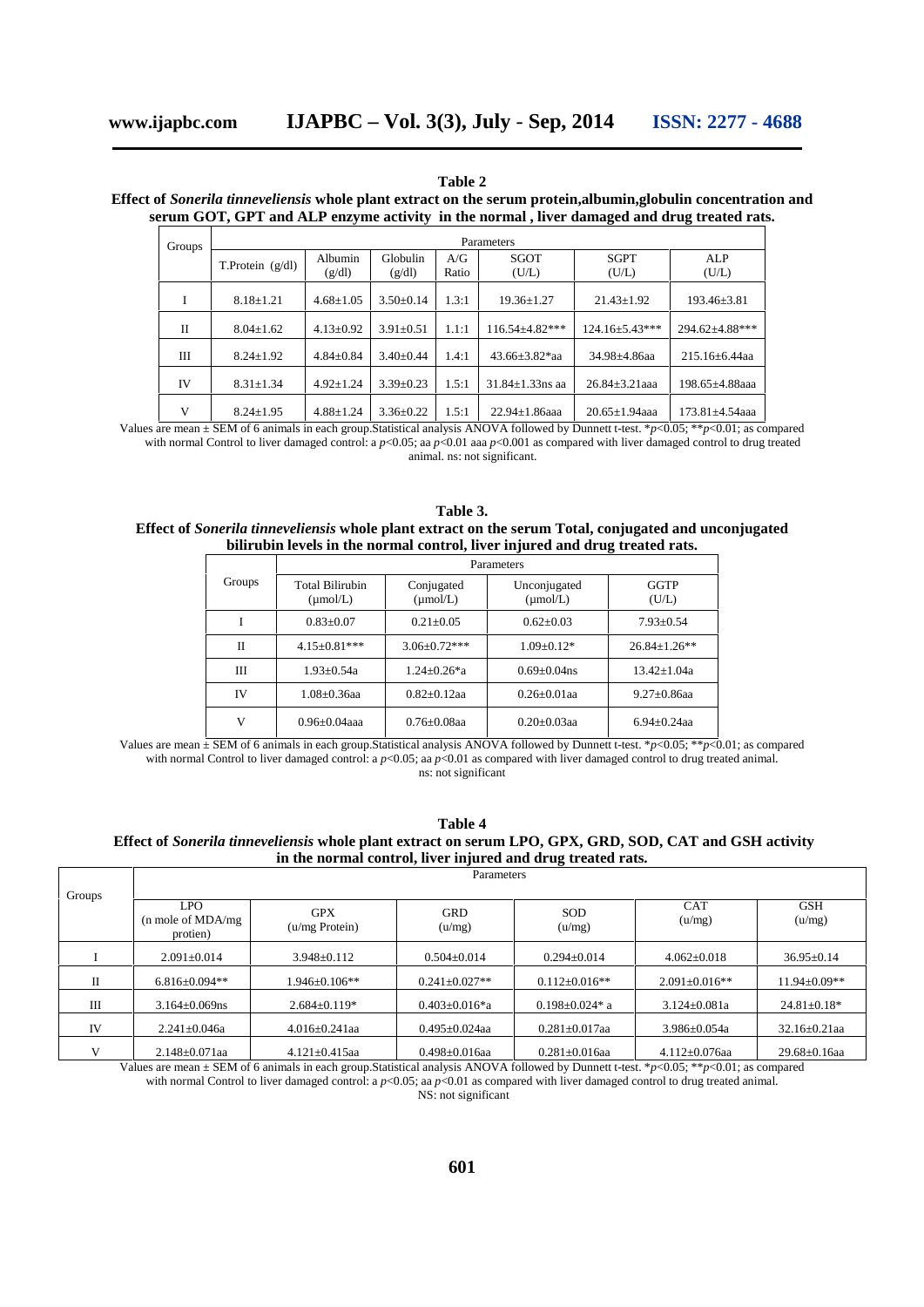#### **REFERENCES**

- 1. Guntupalli M, Chandana V, Palpu Pushpangadan, Annie Shirwaikar, Hepatoprotective effects of rubiadin, a major constituent of *Rubia cordifolia* Linn. J. Enhnopharmacol. 2006; 103: 484-490.
- 2. Ward FM, Daly MJ, Hepatic Disease, In: Clinical Pharmacy and Therapeutics (Walker R. and C. Edwards Eds.)". Churchill Livingstone, Newyork. PP.195-212.
- 3. Karan M, Vasishk K and Handa SS, Antihepatotoxic activity of *Swertia chirata* on carbon tetra chloride induced hepatotoxicity in rats, Phytother. Res.1999; 13: 24-30.
- 4. Smuckler EA, Alcoholic Drink: It's production and effects, Fed Proe. 1975; 34: 2038-44.
- 5. Sutha S, Mohan VR, Kumaresan C and Murugan C, Ethnomedicinal plants used by the tribals of Kalakad-Mundanthurai Tiger Reserve (KMTR), Western Ghats, Tamil Nadu for treatment of Rheumatism. Indian J. Trad. Knowl*.* 2010; 9: 502-509.
- 6. Brinda P, Sasikala P and Purushothaman KK, Pharmacognostic studies on *Merugan kizhangu*, Bulletin in Med. Ethnobot. Res. 1981; 3:84-96.
- 7. Phytochemical investigation of certain medicinal plants used in Ayurveda.Central Council for Research in Ayurveda and Siddha, New Delhi: 1990.
- 8. Lala PK, Lab manuals of Pharmacognosy CSI Publishers and Distributers, Kolkata: 1993.
- 9. OECD, (Organization for Economic co operaion and Development). OECD guidelines for the testing of chemicals /Section 4: Health Effects Test No. 423; Acute oral Toxicity – Acute Toxic Class method. OECD. Paris.2002.
- 10. Lowry OH, Rosenbrough NJ, Farr AL and Randall RJ, Protein measurement with the Folin's phenol reagent, J. Biol. Chem. 1951; 193: 265-275.
- 11. Shanmugasundaram R, Kalpanadevi V, Tresina PS, Maruthupandian A and Mohan VR, Hepatoprotective activity of ethanol extracts of *Clitoria ternatia* L. and *Cassia angustifolia* Vahl. leaf against CCl<sub>4</sub> induced liver toxicity in rats. Int Res. J Pharm. 2010; 1: 201-205.
- 12. Thangakrishnakumari S, Nishanthini A, Muthukumarasamy S and Mohan VR. Hepatoprotective and antioxidant activity of *Canscora perfoliata* Lam (Gentiaceae) against

CCL induced hepatotoxicity I rats. Int. J. Res. Ayur. Pharm. 2012; 3: 822-826.

- 13. Pal A, Banerjee B, Banerjee T, Masih M and Pal K. Hepatoprotective activity of Chenopodium album Linn. plant against Paracetamol induced hepatic injury in rats. Int. J. Pharm. Sci*.* 2011; 3: 55-57.
- 14. Anitha M, Daffodil ED, Muthukumarasamy S and Mohan VR. Hepatoprotective and antioxidant activity of ethanol extract of *Cynoglossum zeylanicum* (Vahlex Hornem) Thurnb ex Lehm in  $CCl_4$  treated rats. J. Appl. Pharmaceu. Sci. 2012; 2: 099-103.
- 15. Suky TMG, Parthiban B, Kingston C, Tresina soris P and Mohn VR, Hepatoprotective and antioxidant activity effect of *Balanites*  $a$ egyptiaca (L) Del against CCl<sub>4</sub> induced heptotoxicity in rats. Int. J. Pharmaceu. Sci. Res. 2011; 2: 887-892.
- 16. Venukumar MR and Latha MS, Hepatoprotective effect of the methanolic extract of curculigo Orchioides in CCl<sub>4</sub>-treated male rats. Indian J. Pharmacol. 2002; 34: 269- 275.
- 17. Recknagel RO, Glende EA, JrDolak JA and Walter RL, Mechanism of carbon tetrachloride toxicity. Pharmacol. Ther. 1989; 43: 139-154.
- 18. Farooq S, Ahmad I and Pathak GK, *In vivo* protective role of Koflet (an Ayurvedic preparation) against cellular toxicity caused by CCl<sup>4</sup> and flyash, J. Ethnopharmacol. 1997; 53: 109-16.
- 19. Sheeba KO, Wills PJ, Latha BK, Rajalekshmy R and Latha MS. Antioxidant and antihepatotoxic efficacy of methanolic *extract* of *Elephantopus scaber* Linn in Wistar rats. Asian Pac. J. Trop. Dis. 2012; S904-S908.
- 20. Iniaghe OM, Malomo SO and Adebayo JO, Hepatoprotective effect of the aqueous extract of leaves of *Acalypha racemosa* in carbon tetrachloride treated rats, Int. J. Med. Plants Res. 2008; 2; 301-305.
- 21. Moore D, Jun Z and Werdorg H, Induction of bilirubin clearance by xenobiotic receptor CAR, J. Clinc. Invest. 2004; 113: 137-143.
- 22. Gupta M, Mazumdar UK, Kumar RS, Sivakumar T, Gomathi P and Rajeshwar Y, Antioxidant defense system induced by a methanol extract of *Caesapinia bonducella* in rat liver, Pharmaceu. Biol. 2005; 43: 411-419.
- 23. Rajesh V, Perumal P, Rajesh G and Rajavel R. Hepatoprotective and *in vivo* antioxidant activity of methanol extract of *Carica papaya*